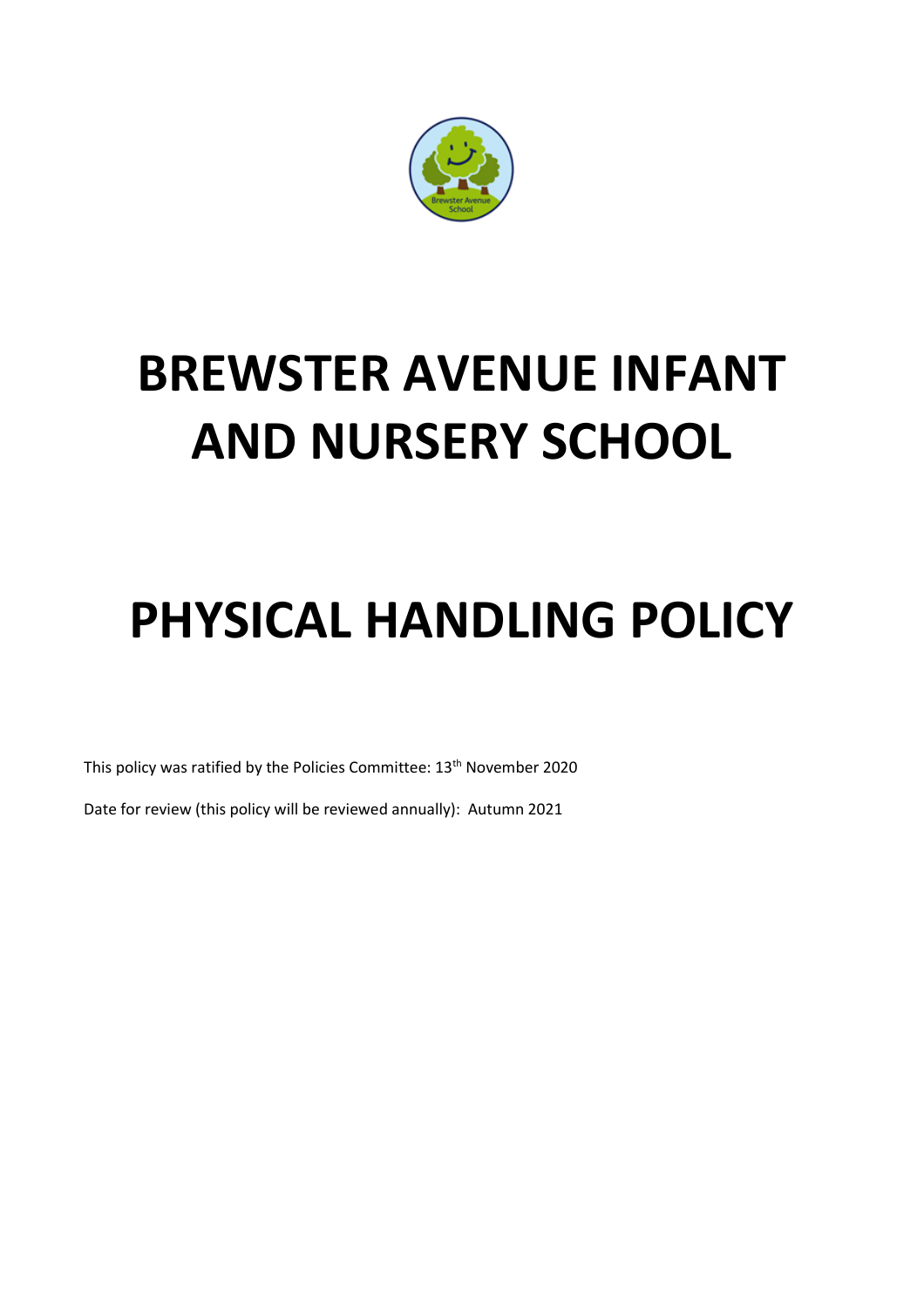### **1. PHYSICALHANDLINGPOLICY**

1.1 The Behaviour Policy outlines how staff at Brewster Avenue Infant and Nursery School create and maintain good order and relationships through positive approaches. These approaches are successful for the vast majority of the time. This policy on the use of restrictive physical interventions supplements the main behaviour policy. Both should be read in conjunction with the school SEND policy, the Health & Safety policy, and the Safeguarding policy.

## **2. Purpose of this policy**

2.1 This policy aims to give all members of the school community clear guidance so that any restrictive physical intervention that they undertake is carried out in a way that supports the values and principles described above. In particular, it aims to describe the circumstances in which physical intervention is an appropriate response and how staff at the school will fulfil their responsibilities in those circumstances.

2.2 The Headteacher will be responsible for ensuring that staff, Governors and parents are aware of the policy. He / She will ensure that any necessary training/awareness-raising takes place so that staff know their responsibilities.

## **3.** Physical touch

3.1 The staff at Brewster Avenue Infant School believe that physical touch is an essential part of human relationships. In our school adults may well use touch to prompt, to give reassurance or to provide support for learning for example in PE.

3.2 To use touch/physical support successfully, staff will adhere to the following principles. It must:

- be non-abusive, with no intention to cause pain or injury;
- be in the best interests of the child and others;
- have a clear educational purpose (e.g. to access the curriculum or to improve social relationships); and
- take account of gender issues.

3.3 Staff need to be aware of sensitivities associated with any form of physical contact with children. More guidance and advice on physical contact other than the exercise of the power to use force is provided by the Education and Inspections Act 2006.

## **4. What do we mean by "Physical Intervention"?**

| <b>Definition</b>                                                                                                                                                                        | Example                                                                                                                                                                                                     |
|------------------------------------------------------------------------------------------------------------------------------------------------------------------------------------------|-------------------------------------------------------------------------------------------------------------------------------------------------------------------------------------------------------------|
| Non-restrictive physical interventions.<br>(As already stated touch / physical<br>contact is a small but important and<br>natural part of teacher-pupil<br>relationships in our school). | Either where the child's movement is not<br>restricted or where the child is held supportively<br>but such that they will be released immediately<br>should they so wish.<br>For example escorts and guides |
| Restrictive physical<br>interventions                                                                                                                                                    | Prevent, impede or restrict movement or<br>mobility.<br>For example: single elbow hold, wrap                                                                                                                |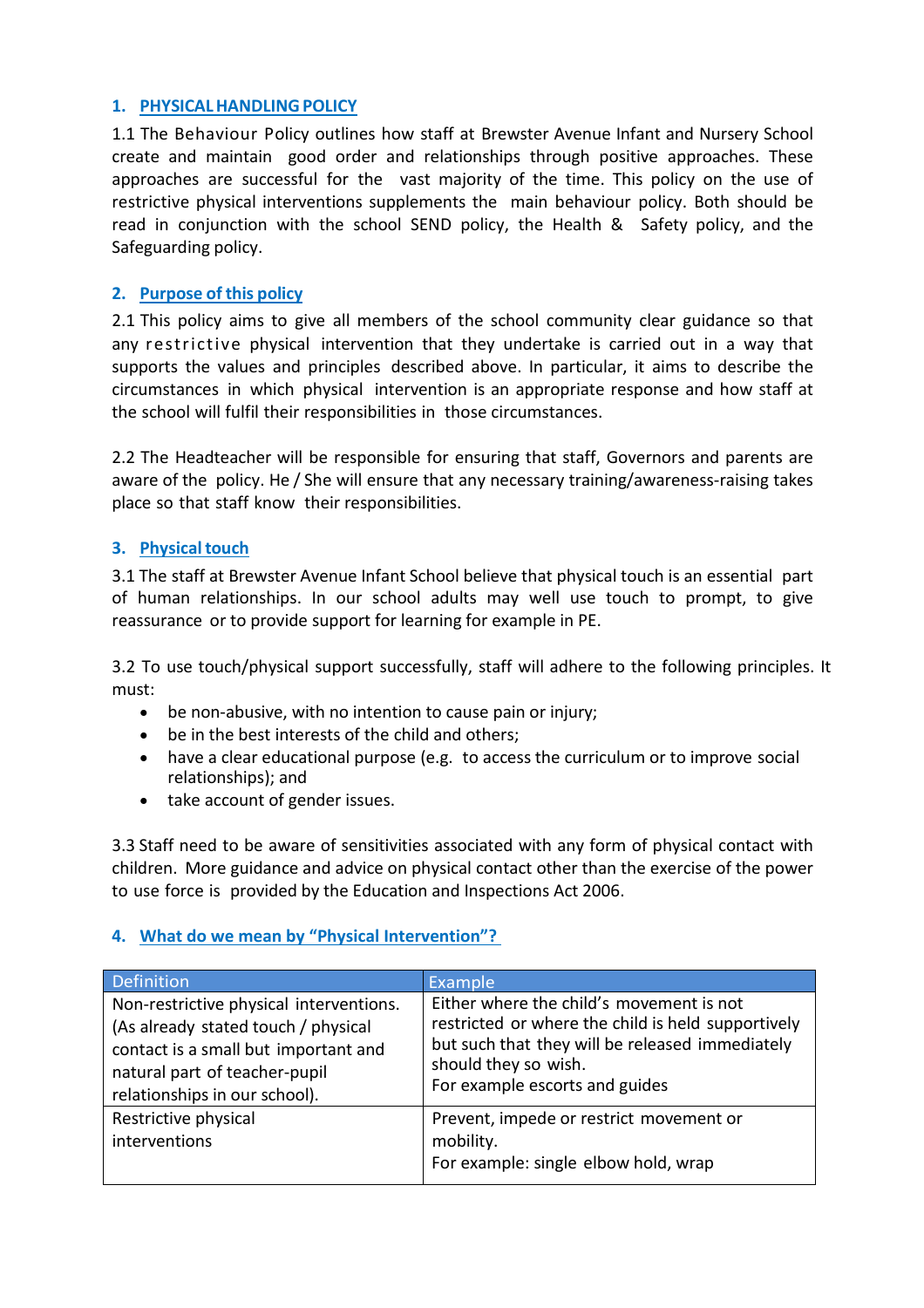| Emergency / unplanned<br>interventions | Occur in response to unforeseen events                                                                                                                                                      |
|----------------------------------------|---------------------------------------------------------------------------------------------------------------------------------------------------------------------------------------------|
| Planned interventions                  | In which staff employ, where necessary, pre-<br>arranged strategies and methods which are based<br>on a risk assessment and recorded in an individual<br>plan for the management of a pupil |

## **5. Legal Context**

5.1 Section 93 of the Education and Inspections Act 2006 enables school staff to use such force as is reasonable in the circumstances to prevent a student from doing, or continuing to do, any of the following:

- a) Committing any offence (or for a student under the age of criminal responsibility, what would be an offence for an older pupil);
- b) Causing personal injury to, or damage to the property of, any person (including the student himself); or
- c) Prejudicing the maintenance of good order and discipline at the school or among any pupils receiving education at the school, whether during a teaching session or otherwise.

5.2 The Health and Safety Act 1974 makes clear that school staff must risk assess situations – both in immediate circumstances and with foresight to ensure health and safety. By assessing with foresight the frequency, likelihood and severity of a hazard, the school will formulate an Individual Behaviour Plan whenever a pupil is likely to require physical intervention to keep them or others safe when in the care of the school. As school staff must adhere to the legal requirement to ensure good health and safety at all times, parental consent is not required to employ physical intervention.

5.3 The Human Rights Act 1998 makes clear that pupils must not be degraded or humiliated by school staff actions. Pupils must be emotionally safe and staff's professional behaviour must reflect these sentiments. Pupils have the right to move freely, therefore school staff may only physically restrict a pupil's movement if they have reasonable belief that the pupil is going to harm their self or others.

5.4 The Children Act 1989 (revised 2004) ensures pupils are protected proportionately from physical and emotional harm. The school accepts that the lower a pupil's cognition or understanding (for example due to age or Special Educational Need), the greater the duty of care. Further, the school fully understands the expectations that personalised approaches to better meet the needs of pupils with SEND will be employed under the Children & Families Act 2004.

5.5 The school recognises its heightened duty of care to, and responsibility to ensure safety and access to education for, Children Looked After in public care under The Local Authority Social Services Act 1970.

## **6. Risk assessment**

6.1 The use of a restrictive physical intervention will be the outcome of a professional judgement made by staff on the basis of this school policy. It is avoided whenever possible and will not be used for staff convenience or as a punishment.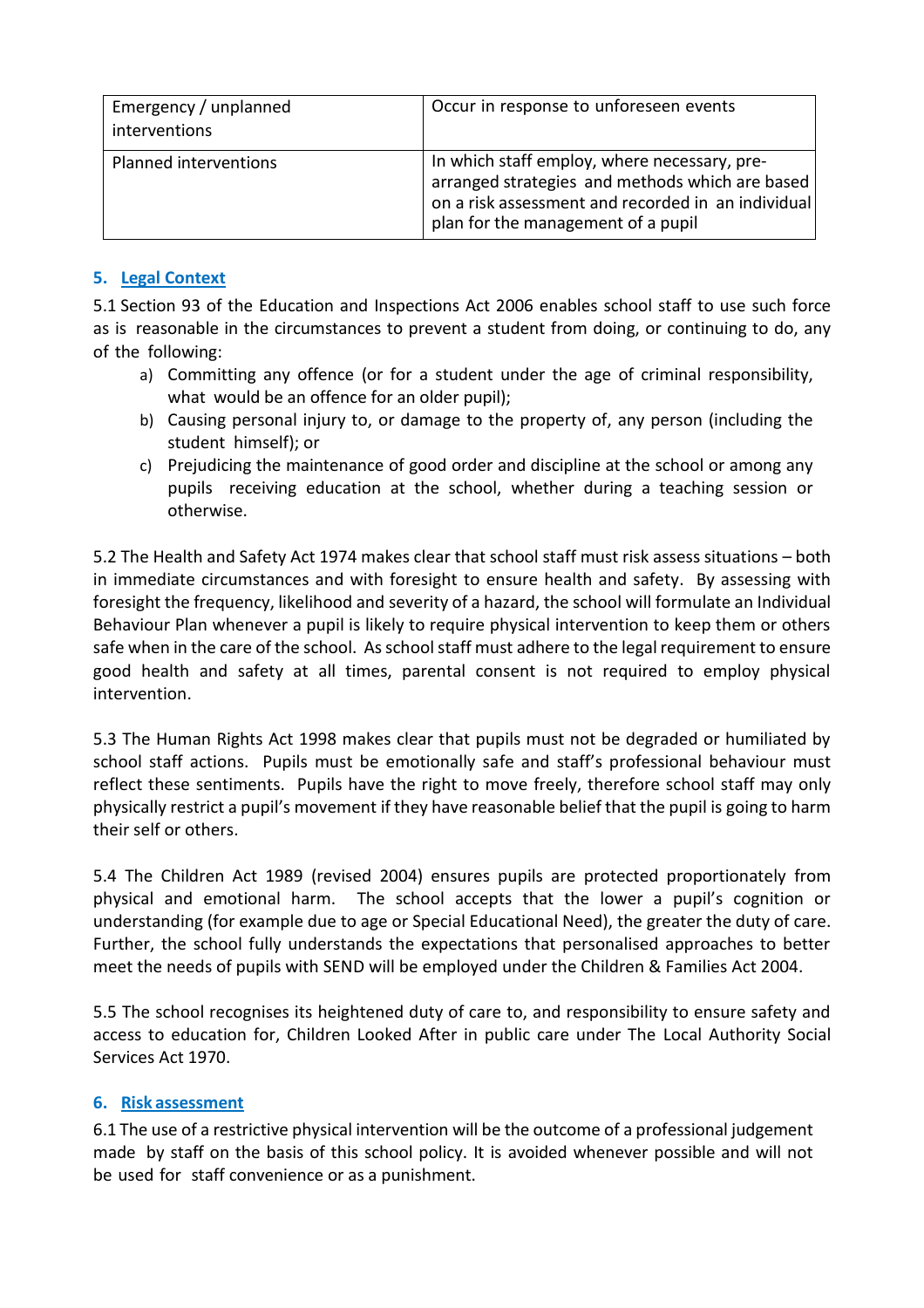6.2 Restrictive physical intervention will *only* be considered if other behaviour management options have proved ineffective or are judged to be inappropriate (or in an emergency situation). Before deciding to intervene in this way, staff will weigh up whether the risk of not intervening is greater than the risk of intervening. Any actions will be carried out with the child's best interests at heart. Physical intervention will never be used to punish a pupil or cause pain, injury or humiliation.

6.3 Staff are not expected to intervene physically against their better judgement nor are they expected to place themselves at unreasonable risk. In such circumstances, they must take steps to minimise risks. For example, by removing other pupils and calling for assistance.

6.4 Supply staff will not be authorised to use restrictive physical interventions. Parents and volunteers in the school are not given authorisation.

## **7. How staff might intervene**

7.1 When a restrictive physical intervention is necessary and justified, staff will use 'reasonable force'. This is the degree of force 'warranted by the situation'. It will 'be proportionate to the circumstances of the incident and the consequences it is intended to prevent'. Any force used will always be the minimum needed to achieve the desired result and for the shortest amount of time.

7.2 During an incident, the member of staff involved will tell the pupil that his or her behaviour may be leading to restraint. This will not be used as a threat or said in a way that could inflame the situation.

7.3 Staff will not act out of anger or frustration. They will try to adopt a calm, measured approach and maintain communication with the pupil at all times.

## **8. The place of restrictive physical intervention within broader behavioural planning**

8.1 If, through the school's special needs assessment procedures, it is determined that a restrictive physical intervention is likely to be appropriate to help a pupil make progress, a risk assessment will be carried out following the school's guidelines.

8.2 If appropriate, an individual positive handling plan will then be drawn up for that pupil. This plan will aim to reduce the likelihood of the need for restrictive physical intervention as well as describing how such intervention will be carried out. This plan will be discussed with parents/carers.

8.3 Before the risk assessment is implemented, any necessary training or guidance will be provided for the staff involved. The Headteacher will be responsible for establishing staff needs and for organising necessary training.